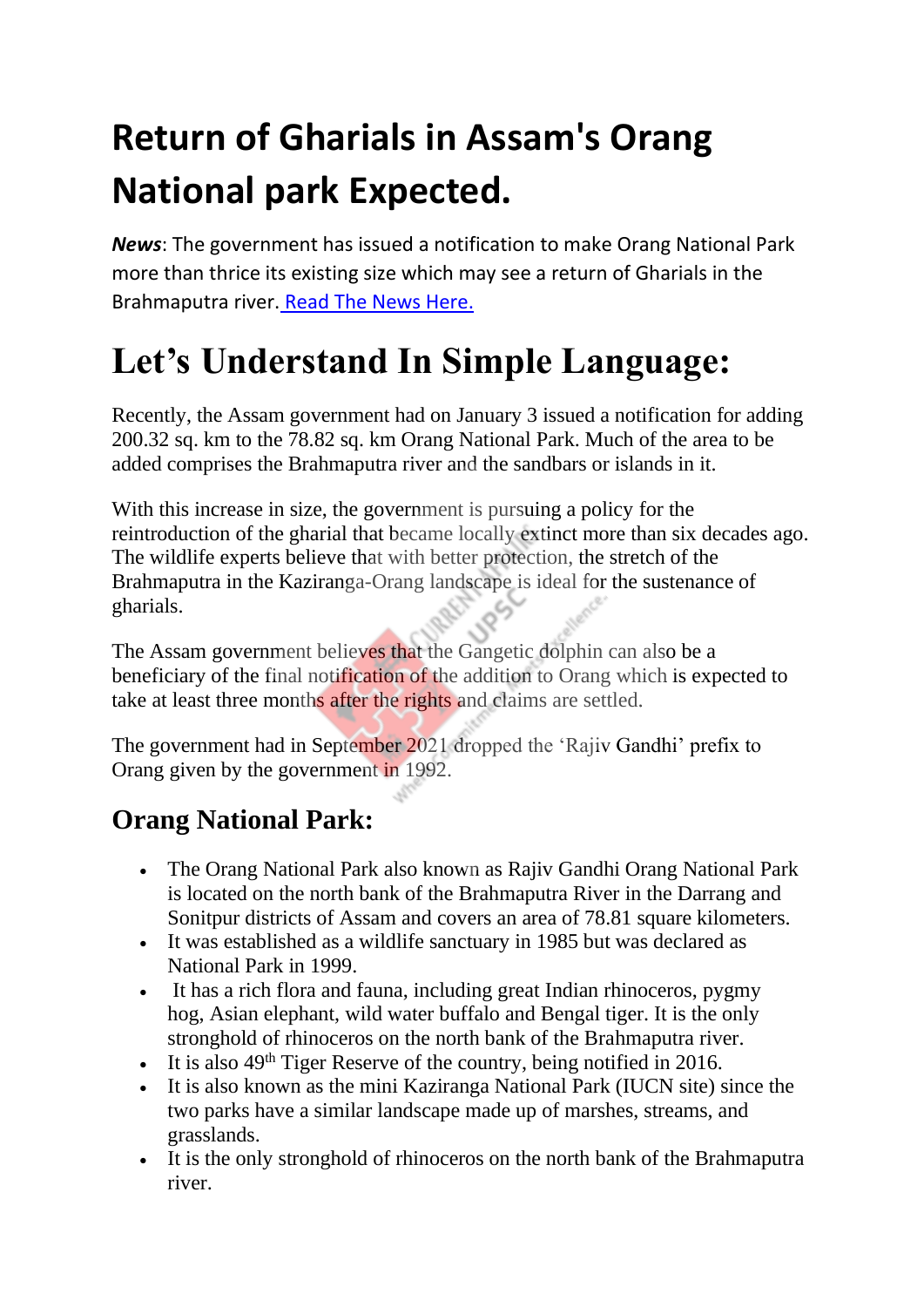- As per the latest round of Tiger estimation carried by the National Tiger Conservation Authority (NTCA) between January to March 2017, Orang's tiger density is 35.44 tigers per 100 sq km and thus can replace 'Kaziranga National Park' as a park with highest Tiger density in the country.
- From 1991, there was a serious threat to the survival of the park and its wild animals due to intense anthropogenic pressure and by insurgency.
- Under an initiative by the World Association of Zoos and Aquariums (WAZA), the Orang National Park was identified for conservation to evolve policies and programmes to protect the Indian rhinos and to assist in the development of the park. WWF India, the Government of Assam and the International Rhino Foundation (IRF), with support from Zoo Basel, (Switzerland) and the IRV 2020, have undertaken this operation.
- WWF and Government of India, under the project titled "Rhino Vision India" (RVI)", have also plans to enhance the number of rhinoceros in the park to 300 by 2020, in addition to increasing the number of tigers.

### **About National Park:**

They are the areas that are set by the government to conserve the natural environment.

- A national park has more restrictions as compared to a wildlife sanctuary.
- Their boundaries are fixed and defined.
- The main objective of a national park is to protect the natural environment of the area and biodiversity conservation.
- National parks can be declared both by the Central Government and State governments. No alteration of the boundaries of a national park shall be made except on a resolution passed by the State Legislature.

#### **What is allowed and what is not allowed inside National Parks:**

- Here, no human activity is allowed.
- Grazing of livestock and private tenurial rights are not permitted here.
- Species mentioned in the Schedules of the Wildlife Act are not allowed to be hunted or captured.
- No person shall destroy, remove, or exploit any wildlife from a National Park or destroy or damage the habitat of any wild animal or deprive any wild animal of its habitat within a national park.
- They cannot be downgraded to the status of a 'sanctuary'.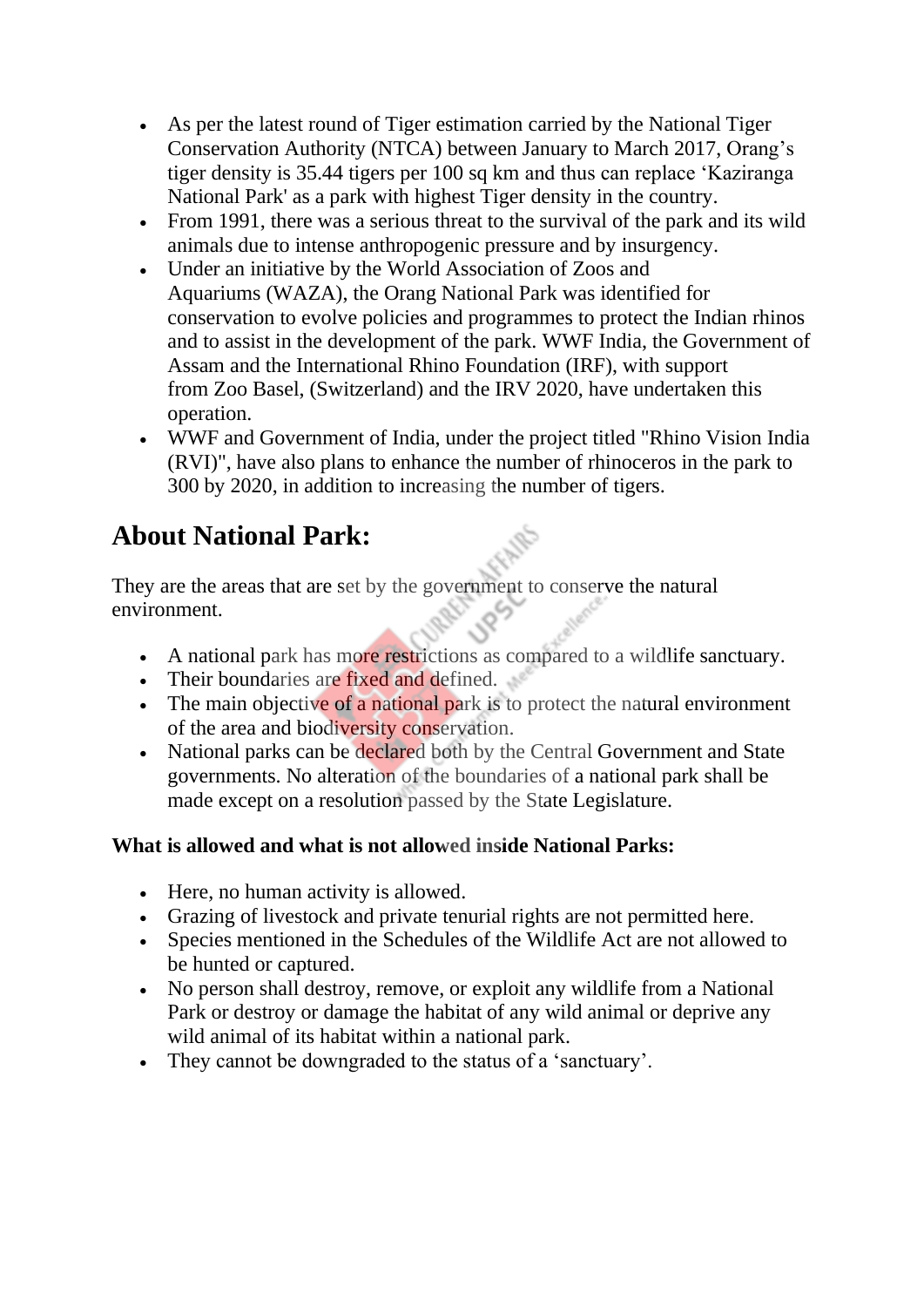#### Protected Areas of India (July, 2019)

|                                    | No. | <b>Total Area</b><br>(km <sup>2</sup> ) | <b>Coverage % of Country</b> |
|------------------------------------|-----|-----------------------------------------|------------------------------|
| <b>National Parks (NPs)</b>        | 104 | 40501.13                                | 1.23                         |
| <b>Wildlife Sanctuaries (WLSs)</b> | 551 | 119775.80                               | 3.64                         |
| <b>Conservation Reserves (CRs)</b> |     | 88 4356.49                              | 0.13                         |
| <b>Community Reserves</b>          |     | 127 525.22                              | 0.02                         |
| <b>Protected Areas (PAs)</b>       |     | 165158.54                               | 5.02                         |

### **Click here for the list of National Parks in India.**

[Download the pdf](https://currentaffairsupsc.in/wp-content/uploads/2022/01/List-of-National-Parks-in-India.pdf)

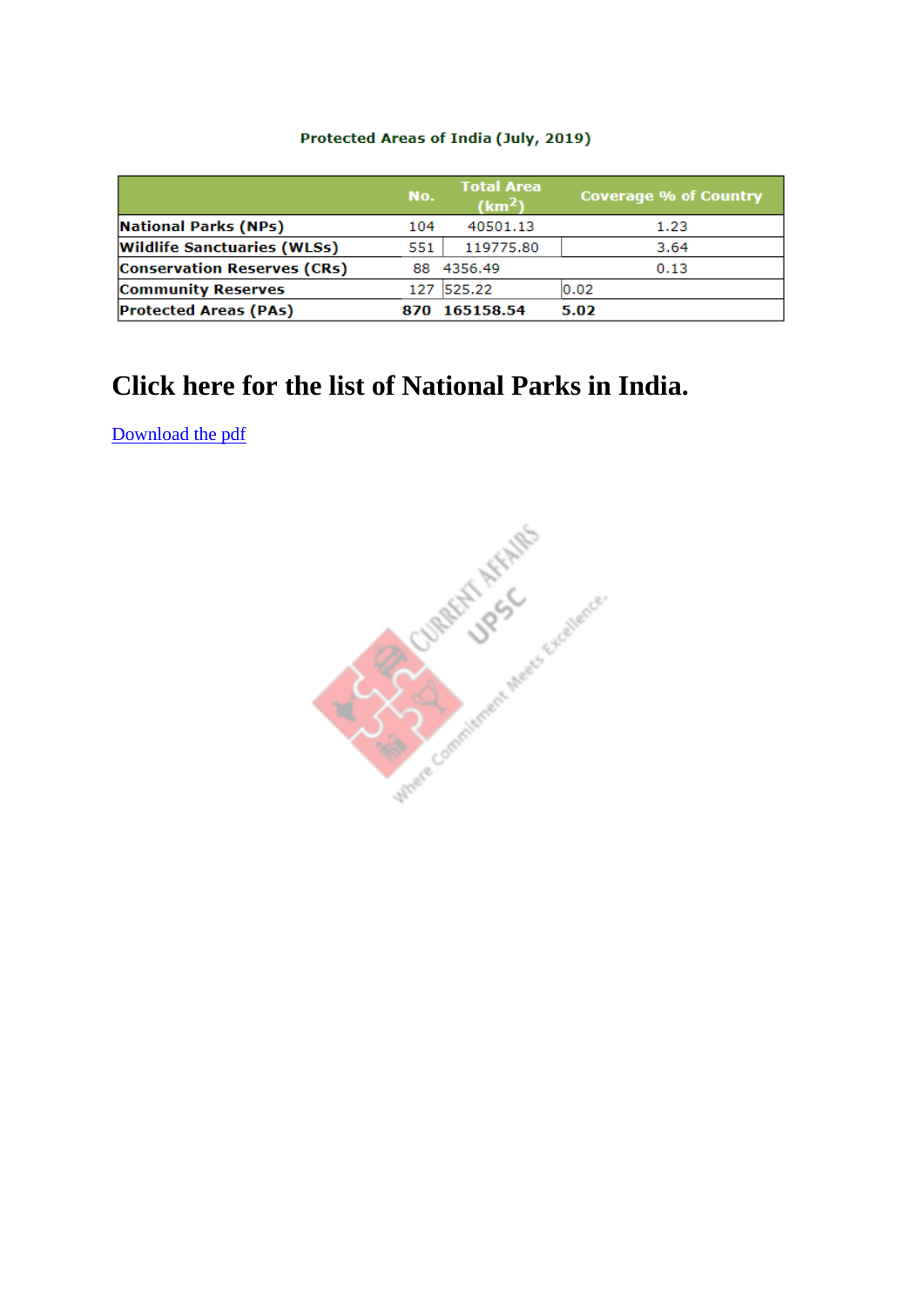

# **Gharial:**

• Gharial derives its name from ghara, an Indian word for pot because of a bulbous knob (narial excrescence) present at the end of their snout. The ghara also renders gharial the only visibly sexually dimorphic crocodilian.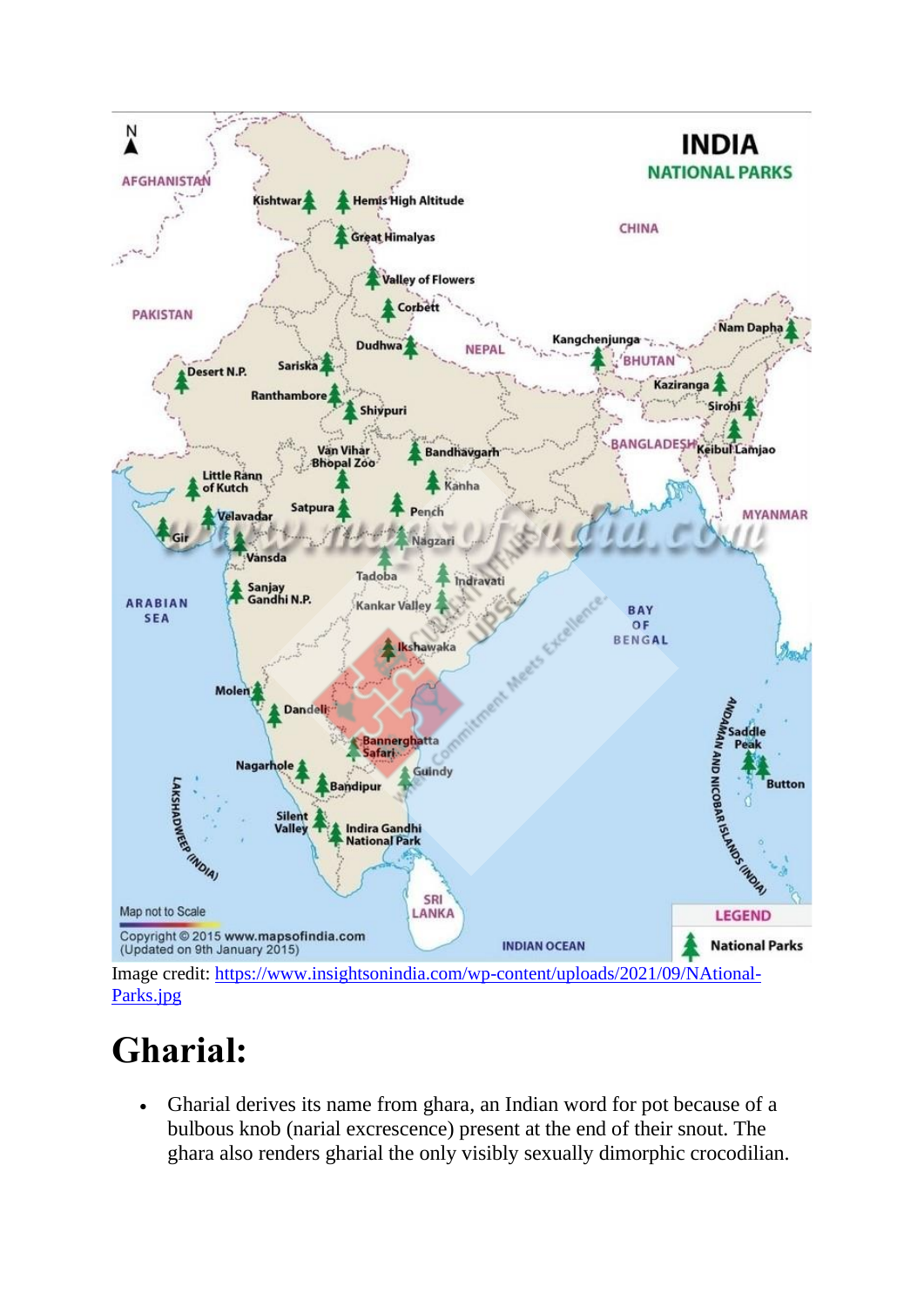- Possession of a strongly attenuated snout and rows of uniform sharp teeth supported by a relatively long, well muscled neck makes it a most efficient fish catcher.
- Like tigers are the topmost predators in a forest, gharials are the topmost predators in a river. They (gharial) balance the riverine food chain.
- Gharial keeps in check their prey (i.e. fish), which keep in check their prey and so on. The presence of gharials indicates a healthy riverine ecosystem.
- The male gharial has a distinctive boss at the end of the snout, which resembles an earthenware pot known in Hindias. Hence, the name.



<https://www.oneearth.org/species-of-the-week-gharial/>

#### **Conservation Status:**

- Critically Endangered— IUCN Red List.
- It is a Schedule 1 species under Indian wildlife act, 1972

#### **Habitat:**

- Foremost flowing rivers with high sand banks that they use for basking and building nests
- Gharials once inhabited all the major river systems of the Indian Subcontinent, from the Irrawaddy Riverin the east to the Indus River in the west.
- Their distribution is now limited to only 2% of their former range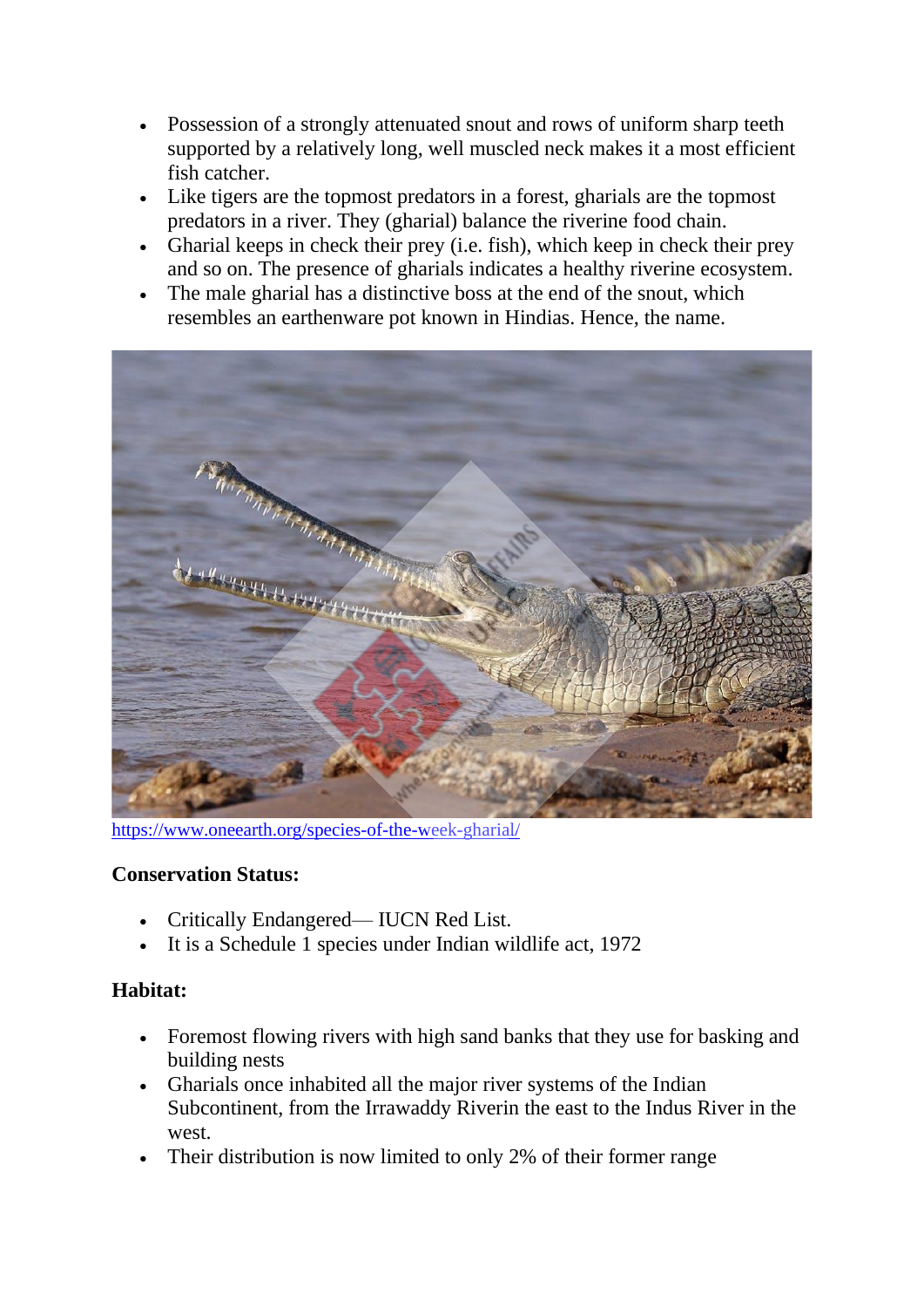• They are found in Girwa River, Chambal River, Ken River, Son River, Mahanadi River, Ramganga River

#### **Threats:**

- Hunting for skins, trophies and indigenous medicine and their eggs collected for consumption.
- Decrease of riverine habitat as dams, barrages, irrigation canals and artificial embankments were built; siltation and sand-mining changed river courses

#### **Conservation efforts in India:**

• Project Crocodile for intensive captive breeding and rearing program began in 1975 (Government of India+ United Nations Development Fund + Food and Agriculture Organization).

## **Questions related to the topic:**

#### **Q**. **In which one of the following categories of protected areas in India are local people not allowed to collect and use the biomass? [2012]**

- (a) Biosphere Reserves
- (b) National Parks
- (c) Wetlands declared under Ramsar Convention
- (d) Wildlife Sanctuaries

#### **Answer: b)**

#### **Q. Consider the following statements : [2010]**

- 1. The boundaries of a National Park are defined by legislation.
- 2. A Biosphere Reserve is declared to conserve a few specific species of flora and fauna.
- 3. In a Wildlife Sanctuary, limited biotic interference is permitted.

#### **Which of the statements given above is / correct?**

(a)1 only (b)2 and 3 only (c)1 and 3 only (d) 1, 2 and 3

#### **Answer: c)**

**Q. Established in 1936, \_\_\_\_\_\_\_\_\_\_\_ is India's first National Park.**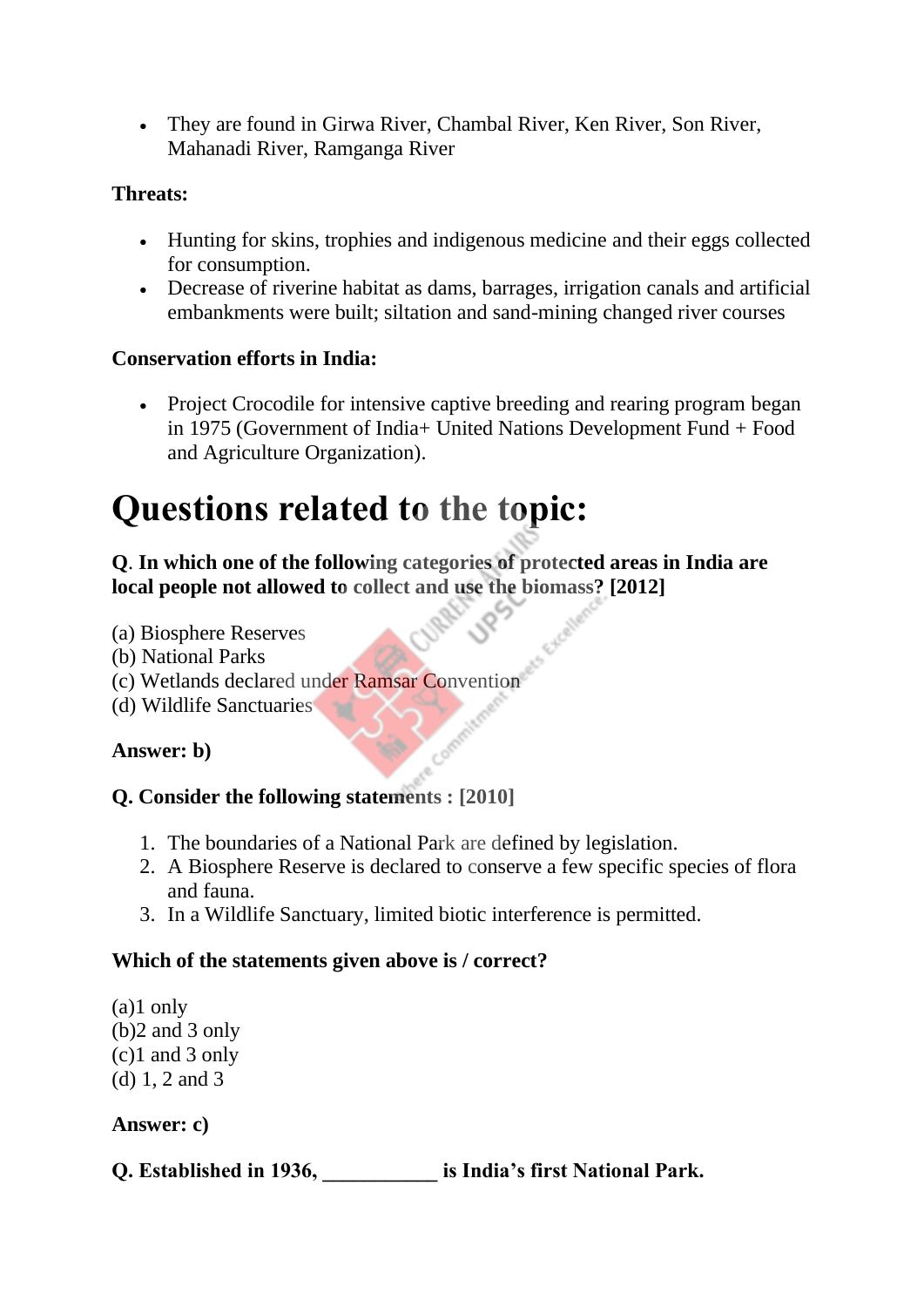a)Bandhavgarh National Park

b)Indravati National Park

c)Jim Corbett National Park

d)Gir National Park

**Answer: c)**

#### **Q. Kaziranga National Park is in which state?**

a)Madhya Pradesh

b)Gujarat

c)Arunachal Pradesh

d)Assam

#### **Answer: d)**

**Q. \_\_\_\_\_\_\_\_ is the state with the highest number of National Parks in India.**

Com

Juliete

a)Rajasthan

b)Kerala

c)Maharashtra

d)Madhya Pradesh

**Answer: d)**

**Q**. **According to the Wildlife (Protection) Act, 1972, which of the following animals cannot be hunted by any person except under some provisions provided by law?**

- 1. Gharial
- 2. Indian wild ass
- 3. Wild buffalo

**Select the correct answer using the code given below:**

(a) 1 only  $(b)$  2 and 3 only